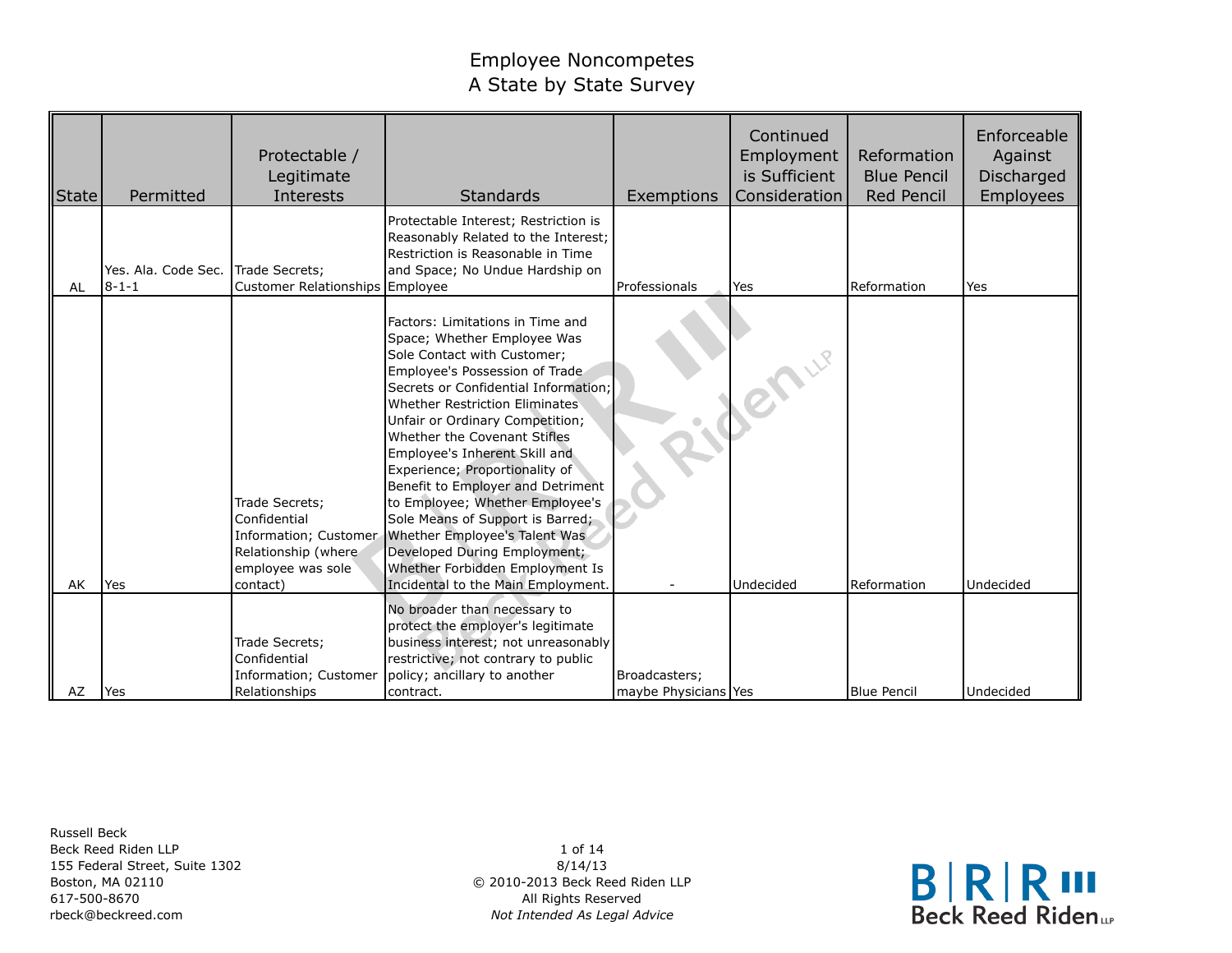| State     | Permitted                                                                                                                                                           | Protectable /<br>Legitimate<br>Interests                                                           | <b>Standards</b>                                                                                                                                                                                                  | Exemptions                       | Continued<br>Employment<br>is Sufficient<br>Consideration | Reformation<br><b>Blue Pencil</b><br><b>Red Pencil</b> | Enforceable<br>Against<br>Discharged<br>Employees |
|-----------|---------------------------------------------------------------------------------------------------------------------------------------------------------------------|----------------------------------------------------------------------------------------------------|-------------------------------------------------------------------------------------------------------------------------------------------------------------------------------------------------------------------|----------------------------------|-----------------------------------------------------------|--------------------------------------------------------|---------------------------------------------------|
| AR        | Yes                                                                                                                                                                 | Special Training; Trade<br>Secrets; Confidential<br>Business Information;<br><b>Customer Lists</b> | Ancillary to Employment<br>Agreement; Protectable Interest;<br>Geographic Reach is not Overly<br>Broad; Reasonable in Time; Not<br>greater than reasonably necessary<br>and does not injure a public<br>interest. |                                  | Yes                                                       | Red Pencil                                             | Undecided                                         |
| CA        | No, except maybe<br>as to trade secrets.<br>Cal. Business &<br>Professions Code<br>lsec. 16600                                                                      | <b>Trade Secrets</b>                                                                               | Uncertain status as to trade<br>secrets.                                                                                                                                                                          |                                  |                                                           |                                                        |                                                   |
| CO        | Yes, as to executive<br>or management<br>employees and<br>professional staff;<br>limited as to rest.<br>Colo. Rev. Stat. sec. Expenses for Short-<br>$8 - 2 - 113.$ | Trade Secrets;<br>Recovery of Training<br>term Employees                                           | Must fall within statutory exception;<br>be reasonable; and be narrowly-<br>tailored.                                                                                                                             |                                  | Yes                                                       | Reformation                                            | Undecided                                         |
| <b>CT</b> | Yes.                                                                                                                                                                | Trade Secrets;<br>Confidential<br>Information; Customer<br>Relationships                           | Factors: time; geographic reach;<br>fairness of protection afforded to<br>employer; extent of restraint on<br>employee; extent of interference<br>with public interest.                                           | Broadcasters;<br>Security Guards | Yes, likely                                               | Reformation                                            | Yes                                               |
| DE        | <b>Yes</b>                                                                                                                                                          | Trade Secrets;<br>Confidential<br>Information; Customer<br>Relationships                           | Reasonable in time and geographic<br>reach; protects legitimate economic<br>interests; survives balance of<br>equities.                                                                                           | Physicians                       | Yes                                                       | Reformation                                            | Yes                                               |

Russell Beck Beck Reed Riden LLP 155 Federal Street, Suite 1302 Boston, MA 02110 617-500-8670 rbeck@beckreed.com

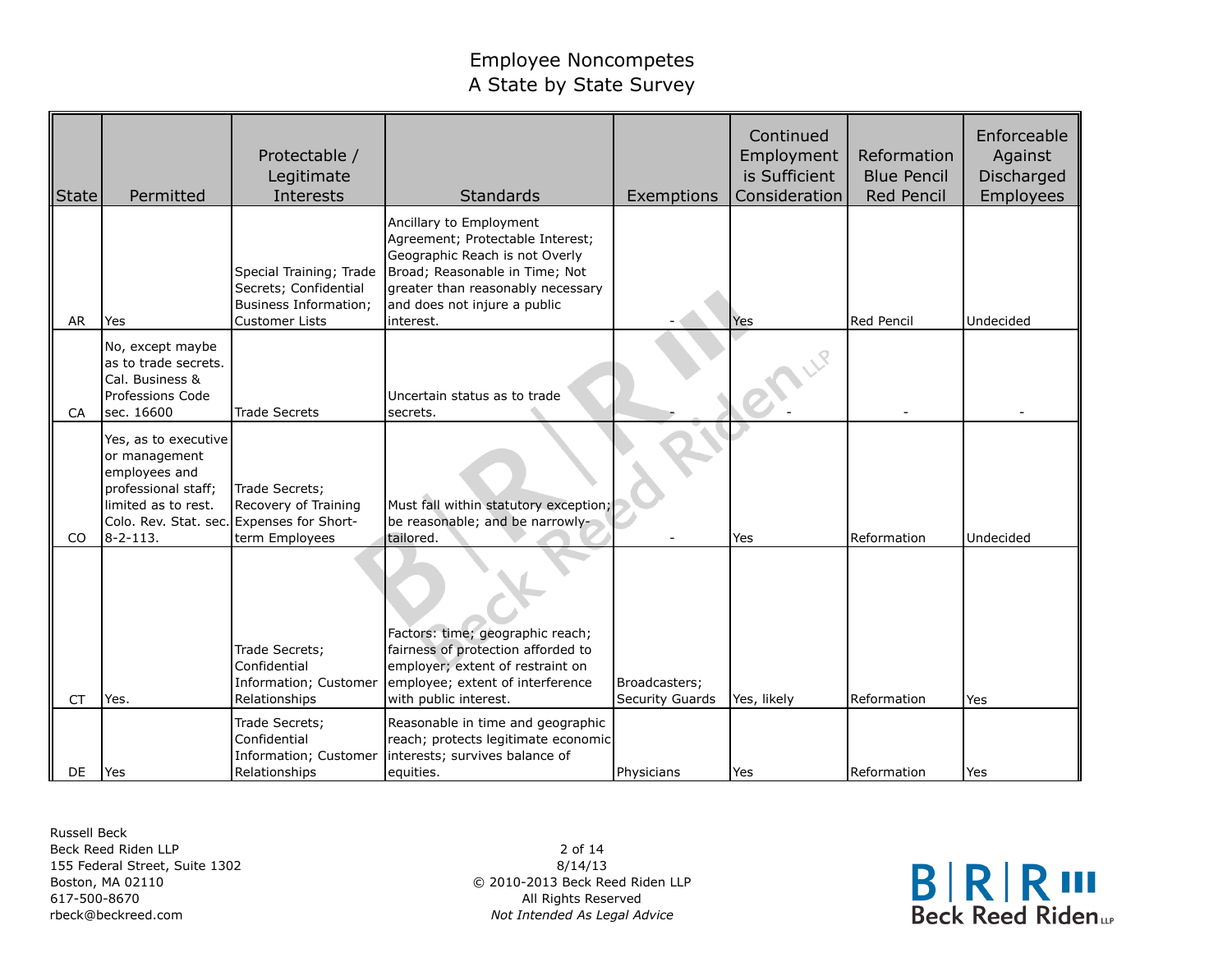| State     | Permitted                                                           | Protectable /<br>Legitimate<br>Interests                                                                                                                                        | Standards                                                                                                                                                                                                                | Exemptions          | Continued<br>Employment<br>is Sufficient<br>Consideration | Reformation<br><b>Blue Pencil</b><br><b>Red Pencil</b> | Enforceable<br>Against<br>Discharged<br>Employees |
|-----------|---------------------------------------------------------------------|---------------------------------------------------------------------------------------------------------------------------------------------------------------------------------|--------------------------------------------------------------------------------------------------------------------------------------------------------------------------------------------------------------------------|---------------------|-----------------------------------------------------------|--------------------------------------------------------|---------------------------------------------------|
| DC        | Yes                                                                 | Trade secrets;<br>confidential knowledge;<br>expert training; fruits<br>of employment                                                                                           | Reasonable in time and geographic<br>area; necessary to protect<br>legitimate business interests;<br>promisee's need outweighs<br>promisor's hardship. [Follows]<br>Restatement (Second) of Contracts,<br>secs. 186-88.] | <b>Broadcasters</b> | Likely                                                    | Reformation or<br><b>Blue Pencil</b>                   | <b>No</b>                                         |
| <b>FL</b> | Sec. 542.335                                                        | Trade secrets;<br>confidential business<br>information;<br>substantial customer<br>relationships and<br>Yes. Fla. Stat. Ann. goodwill; extraordinary<br>or specialized training | Legitimate business interest;<br>reasonably necessary to protect<br>legitimate business interest.<br>[Rebuttal presumptions exist.]                                                                                      | Mediators           | Yes                                                       | Reformation<br>(mandatory)                             | Undecided                                         |
| GA        | Yes. Ga. Const.,<br>Art. III, Sec. VI,<br>Par. V(c), as<br>amended. | Proprietary Confidential<br>Information and<br>Relationships;<br>Goodwill; Economic<br>Advantage; Time and<br>Monetary Investment<br>in Employee's Skill and<br>Training        | Not overbroad in time, space, and<br>scope; interest of individuals in<br>gaining and pursuing a livelihood;<br>commercial concerns in protecting<br>legitimate business interests; public<br>policy.                    |                     | Yes                                                       | <b>Reformation</b>                                     | Yes, but it's a<br>factor to be<br>considered.    |
| HI        | sec. 480-4(c)                                                       | Trade Secrets;<br>Confidential<br>Yes. Haw. Rev. Stat. Information; Customer<br>Contacts                                                                                        | Reasonable in time, space, scope.                                                                                                                                                                                        |                     | Undecided                                                 | Reformation                                            | Undecided                                         |
| ID        | Yes                                                                 | Trade Secrets;<br>Confidential<br>Information; Customer<br>Contacts                                                                                                             | No broader than necessary to<br>protect the employer's legitimate<br>business interest; reasonable as to<br>covenantor, covenantee, and<br>public; not contrary to public policy.                                        |                     | Yes                                                       | Reformation                                            | Yes                                               |

Russell Beck Beck Reed Riden LLP 155 Federal Street, Suite 1302 Boston, MA 02110 617-500-8670 rbeck@beckreed.com

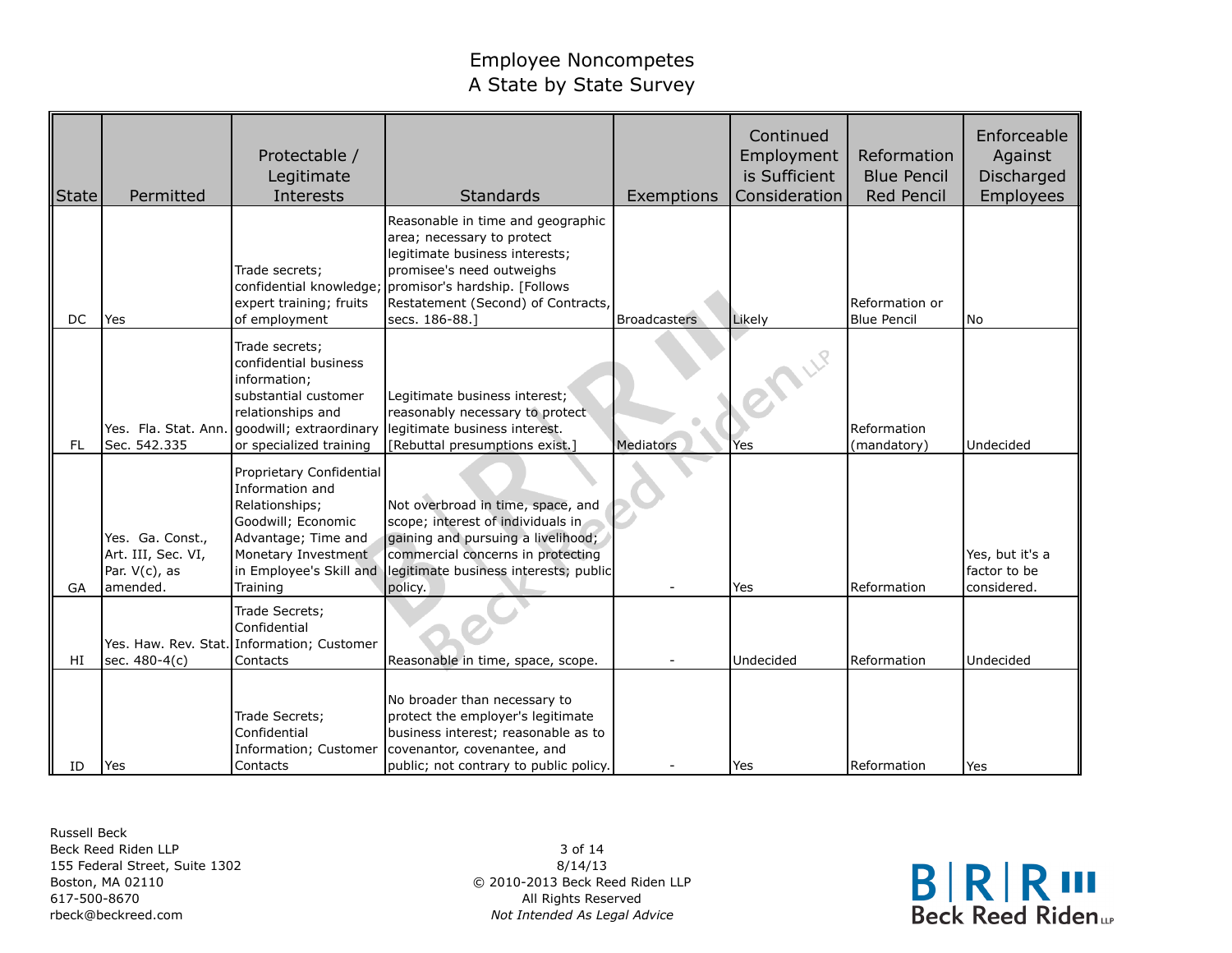| <b>State</b> | Permitted | Protectable /<br>Legitimate<br>Interests                                                                                                                                                                                       | Standards                                                                                                                                                                                                                                                                                                                                                                    | Exemptions                                                   | Continued<br>Employment<br>is Sufficient<br>Consideration         | Reformation<br><b>Blue Pencil</b><br>Red Pencil | Enforceable<br>Against<br>Discharged<br>Employees |
|--------------|-----------|--------------------------------------------------------------------------------------------------------------------------------------------------------------------------------------------------------------------------------|------------------------------------------------------------------------------------------------------------------------------------------------------------------------------------------------------------------------------------------------------------------------------------------------------------------------------------------------------------------------------|--------------------------------------------------------------|-------------------------------------------------------------------|-------------------------------------------------|---------------------------------------------------|
| IL           | Yes.      | Legitimate business<br>interests are based on<br>the totality of the facts<br>and circumstances of<br>the case. Trade secrets,<br>confidential<br>information, and near<br>permenant business<br>relationships are<br>factors. | Ancillary to a valid employment<br>relationship; no greater than<br>required to protect a legitimate<br>business interest; does not impose<br>undue hardship on the employee;<br>not injurious to the public; and<br>reasonable in time, space, and<br>scope. [May require two years of<br>continued employment before any<br>noncompete can be enforced.]                   | Broadcasters;<br>Government<br>Contractors;<br>Physicians    | Yes (if<br>employment<br>continued for<br>sufficient<br>duration) | Reformation                                     | Yes                                               |
| IN           | Yes.      | Trade Secrets;<br>Confidential<br>Information; Goodwill;<br>Special Training or<br>Techniques                                                                                                                                  | Clear and specific (not general)<br>restraint must be reasonable in<br>light of the legitimate interests to<br>be protected; reasonableness is<br>measured by totality of<br>interrelationship of the interest,<br>and the time, space, and scope of<br>the restriction, judged by the needs<br>for the restriction, the effect on the<br>employee, and the public interest. |                                                              | Yes                                                               | <b>Blue Pencil</b>                              | Yes                                               |
| IA           | Yes.      | Trade Secrets;<br>Goodwill; Specialized<br>Training                                                                                                                                                                            | Whether the restriction is<br>reasonably necessary to protect the<br>employer's business, unreasonably<br>restrictive (time and space), and<br>prejudicial to the public interest.                                                                                                                                                                                           | <b>I</b> Franchisees<br>(where franchisor<br>does not renew) | Yes                                                               | Reformation                                     | Yes, but it's a<br>factor to be<br>considered.    |
| KS           | Yes.      | Trade Secrets; Loss of<br>Clients; Referral<br>Sources; Reputation;<br>Special Training                                                                                                                                        | Protects a legitimate business<br>interest; not undue burden on<br>employee; not injurious to public<br>welfare; reasonable in time and<br>space.                                                                                                                                                                                                                            | Accountants<br>(limited)                                     | Yes                                                               | Reformation                                     | Yes                                               |

Russell Beck Beck Reed Riden LLP 155 Federal Street, Suite 1302 Boston, MA 02110 617-500-8670 rbeck@beckreed.com

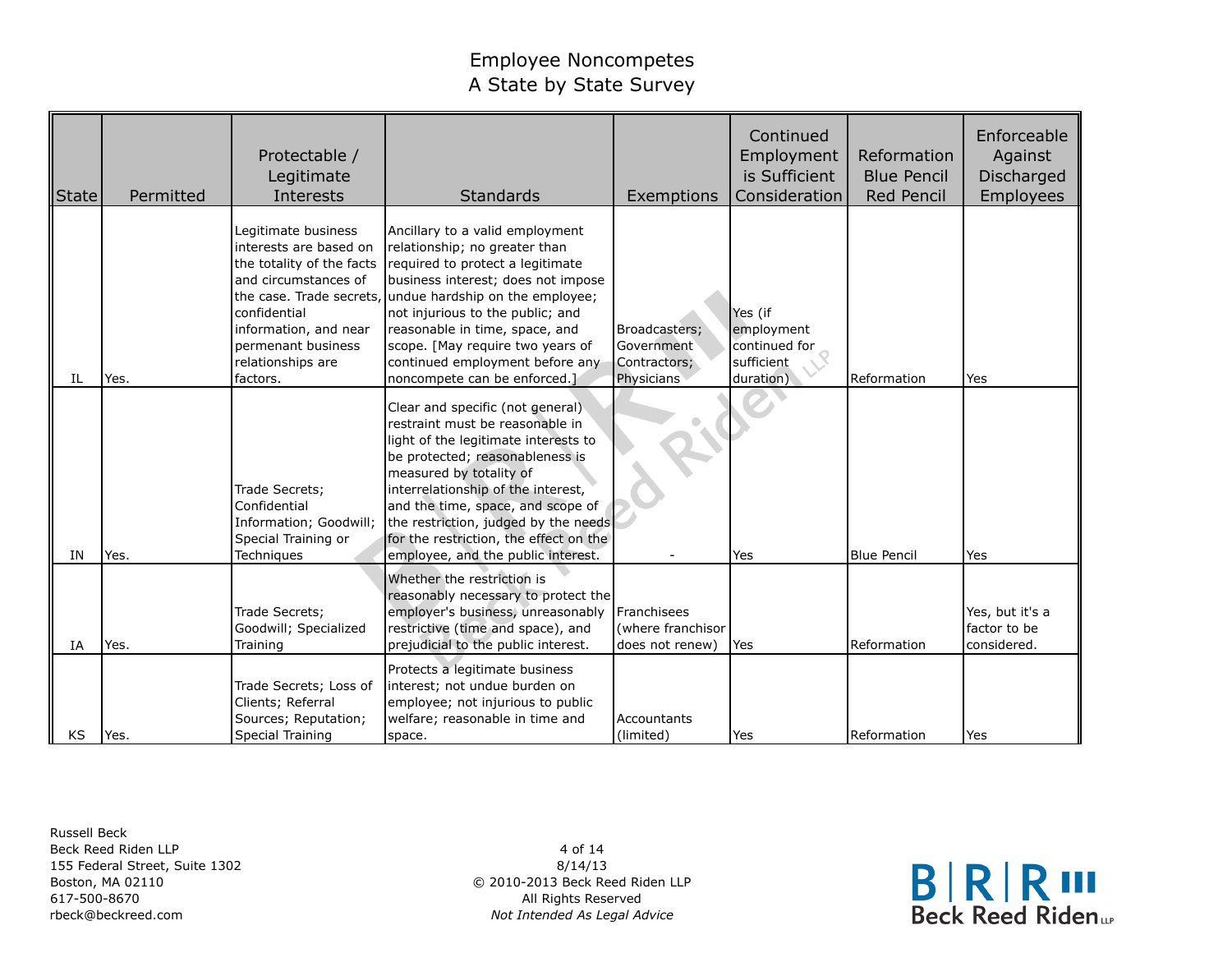| State     | Permitted                                | Protectable /<br>Legitimate<br>Interests                                                                                               | Standards                                                                                                                                                                                               | Exemptions                                                                                          | Continued<br>Employment<br>is Sufficient<br>Consideration | Reformation<br><b>Blue Pencil</b><br>Red Pencil                 | Enforceable<br>Against<br>Discharged<br>Employees |
|-----------|------------------------------------------|----------------------------------------------------------------------------------------------------------------------------------------|---------------------------------------------------------------------------------------------------------------------------------------------------------------------------------------------------------|-----------------------------------------------------------------------------------------------------|-----------------------------------------------------------|-----------------------------------------------------------------|---------------------------------------------------|
| KY        | Yes.                                     | <b>Confidential Business</b><br>Information; Customer<br>Lists; Competition;<br>Employee Raiding;<br>Investment in Training            | Reasonable in scope and purpose;<br>reasonableness determined by the<br>time, space, and "charter" of the<br>restriction; no undue hardship;<br>does not interfere with public<br>interest              |                                                                                                     | Yes (if long<br>enough and<br>employee<br>resigns)        | Reformation                                                     | Undecided (but it<br>can be a factor)             |
| LA        | Yes. La. Rev. Stat.<br>Ann. Sec. 23:921. | Trade Secrets; Financial<br>Information;<br>Management<br>Techniques; Extensive<br>(Unrecouped Through<br>Employee's Work)<br>Training | No more than two years; specifies<br>the specific geographic reach (by<br>parishes, municipalities, or their<br>respective parts); defines<br>employer's business; strict<br>compliance with statute.   | Automobile<br>Salesman; Real<br><b>Estate Broker's</b><br>Licensees<br>(procedural<br>requirements) | Yes                                                       | Blue Pencil, if<br>allowed by the<br>noncompete                 | Yes, likely.                                      |
| <b>ME</b> | Yes                                      | Trade Secrets;<br>Confidential<br>Information; Goodwill                                                                                | No broader than necessary to<br>protect the employer's legitimate<br>business interest; reasonable as to<br>time, space, and interests to be<br>protected; no undue hardship to<br>employee.            | <b>Broadcast</b><br>Industry<br>(presumption)                                                       | Yes                                                       | Reformation                                                     | Yes, likely.                                      |
| <b>MD</b> | Yes                                      | Trade Secrets; Routes;<br>Customer<br>Relationships;<br>Goodwill; Unique<br>Services                                                   | Duration and space no broader<br>Client Lists; Established than reasonably necessary to<br>protect legitimate interests; no<br>undue hardship to employee or<br>public; ancillary to the<br>employment. |                                                                                                     | Yes                                                       | Blue Pencil, but<br>undecided as to<br>whether more<br>flexible | No, likely.                                       |
| MA        | <b>Yes</b>                               | Trade Secrets;<br>Confidential<br>Information; Goodwill                                                                                | Narrowly tailored to protect<br>legitimate business interest; limited Broadcasters;<br>in time, space, and scope;<br>consonant with public policy; harm<br>to employer outweighs harm to<br>employee.   | Physicians;<br>Nurses; Social<br>Workers;<br>Psychologists                                          | Yes                                                       | Reformation                                                     | Yes                                               |

Russell Beck Beck Reed Riden LLP 155 Federal Street, Suite 1302 Boston, MA 02110 617-500-8670 rbeck@beckreed.com

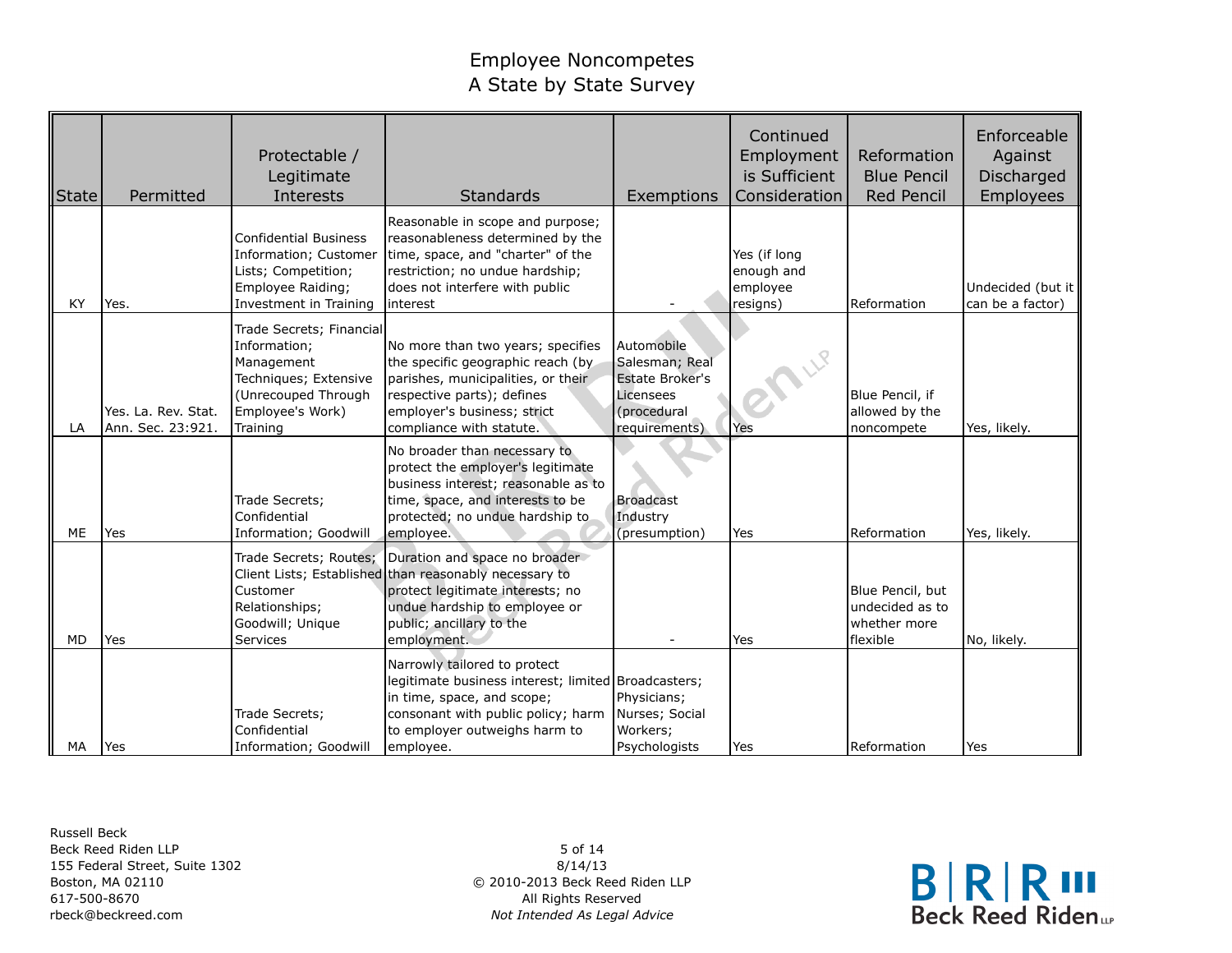| State     | Permitted                                           | Protectable /<br>Legitimate<br>Interests                                                                                                                                                         | Standards                                                                                                                                                                                                                                                                                                                                                                                 | Exemptions                                    | Continued<br>Employment<br>is Sufficient<br>Consideration                | Reformation<br><b>Blue Pencil</b><br><b>Red Pencil</b> | Enforceable<br>Against<br>Discharged<br>Employees |
|-----------|-----------------------------------------------------|--------------------------------------------------------------------------------------------------------------------------------------------------------------------------------------------------|-------------------------------------------------------------------------------------------------------------------------------------------------------------------------------------------------------------------------------------------------------------------------------------------------------------------------------------------------------------------------------------------|-----------------------------------------------|--------------------------------------------------------------------------|--------------------------------------------------------|---------------------------------------------------|
| MI        | Yes. Mich. Comp.<br>Laws sec.<br>445.774a.          | Trade Secrets;<br><b>Confidential Business</b><br>Information; Goodwill                                                                                                                          | Must have an honest and just<br>purpose and to protect legitimate<br>business interests; reasonable in<br>time, space, and scope or line of<br>business; not injurious to the<br>public.                                                                                                                                                                                                  |                                               | Yes                                                                      | Reformation                                            | Yes                                               |
| <b>MN</b> | Yes                                                 | Trade Secrets;<br><b>Confidential Business</b><br>Information; Goodwill;<br>Prevention of Unfair<br>Competition                                                                                  | No broader than necessary to<br>protect the employer's legitimate<br>business interest; does not impose<br>unnecessary hardship on employee.                                                                                                                                                                                                                                              |                                               | l No                                                                     | Reformation                                            | Yes                                               |
| MS        | Yes                                                 | Trade Secrets;<br><b>Confidential Business</b><br>Information; Goodwill;<br>Ability to Succeed in a<br>Competitive Market                                                                        | Reasonableness and specificity of<br>restriction, primarily, in time and<br>space; hardship to employer and<br>employee; public interest.                                                                                                                                                                                                                                                 |                                               | Yes (though<br>questioned if<br>employee<br>terminated<br>shortly after) | Reformation                                            | Yes                                               |
| <b>MO</b> | Yes. 28 Mo. Stat.<br>Ann. Sec. 431.202<br>(related) | Trade Secrets;<br><b>Confidential Business</b><br>Information; Customer<br>or Supplier<br>or Loyalty; Customer<br>Lists; Protection from<br>Unfair Competition;<br>Stability in the<br>Workforce | Reasonably necessary to protect<br>legitimate interests; reasonable in<br>time and space; not an<br>unreasonable restraint on<br>employee; purpose served;<br>Relationships, Goodwill, situation of the parties; limits of<br>the restraint; specialization of the<br>business. [Absence of legitimate<br>business interest impacts duration,<br>which can be no more than one<br>vear. I | Secretaries<br>(limited); Clerks<br>(limited) | Yes, generally.                                                          | Reformation                                            | Yes                                               |
| MT        | No. Mont. Code<br>Ann. Secs. 28-703-<br>05          | Likely confidential<br>information and<br>goodwill; may be more<br>broad.                                                                                                                        | Reasonable in time or space;<br>reasonable protection for employer;<br>does not impose unreasonable<br>burden on the employee or public.                                                                                                                                                                                                                                                  |                                               | Undecided, likely<br>requires<br>additional<br>consideration.            | Blue Pencil, likely No                                 |                                                   |

Russell Beck Beck Reed Riden LLP 155 Federal Street, Suite 1302 Boston, MA 02110 617-500-8670 rbeck@beckreed.com

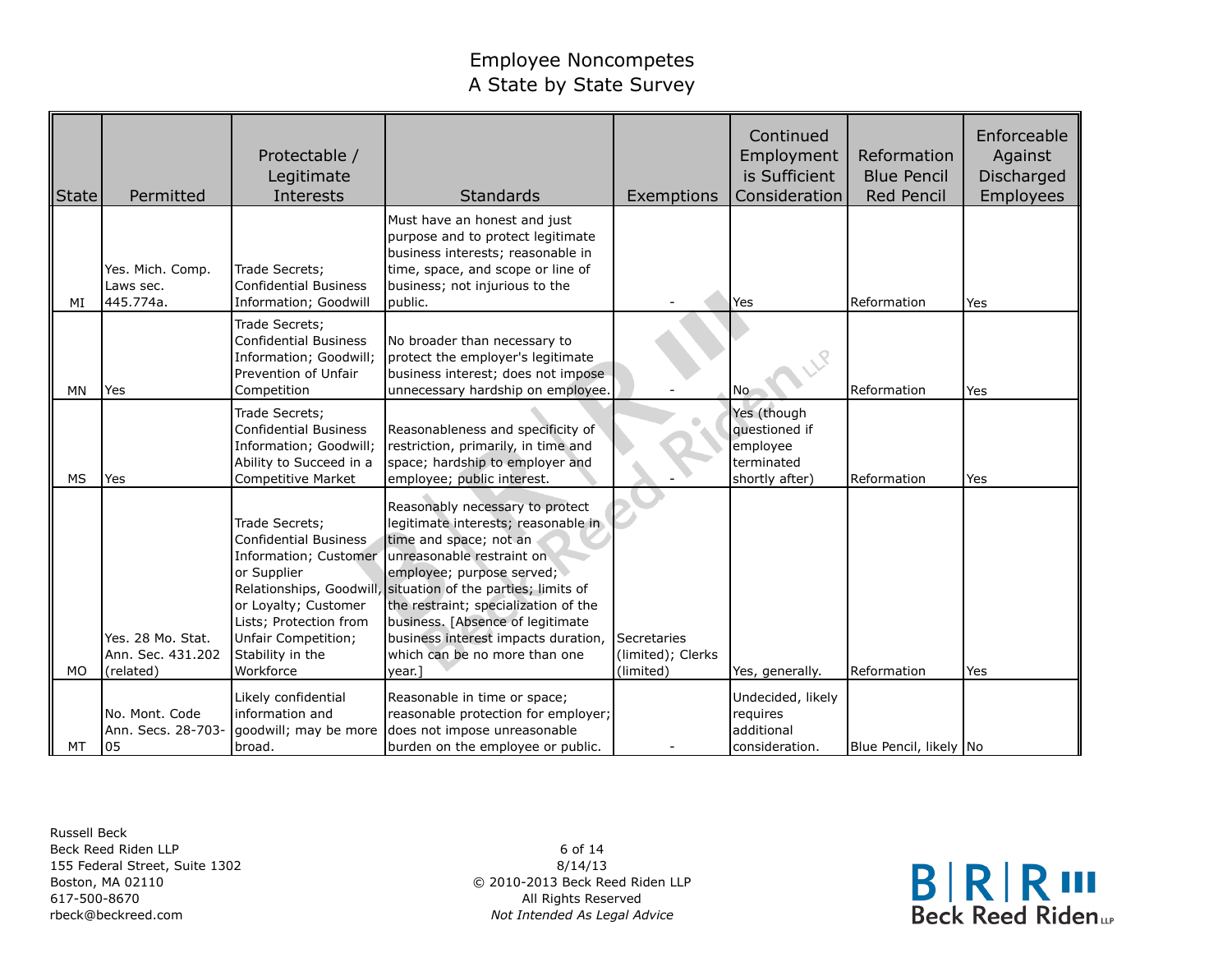| <b>State</b> | Permitted                            | Protectable /<br>Legitimate<br>Interests                                                                                                            | <b>Standards</b>                                                                                                                                                                                                                                                                                                                                                                                                                                                                                                                                                        | Exemptions | Continued<br>Employment<br>is Sufficient<br>Consideration | Reformation<br><b>Blue Pencil</b><br>Red Pencil | Enforceable<br>Against<br>Discharged<br>Employees |
|--------------|--------------------------------------|-----------------------------------------------------------------------------------------------------------------------------------------------------|-------------------------------------------------------------------------------------------------------------------------------------------------------------------------------------------------------------------------------------------------------------------------------------------------------------------------------------------------------------------------------------------------------------------------------------------------------------------------------------------------------------------------------------------------------------------------|------------|-----------------------------------------------------------|-------------------------------------------------|---------------------------------------------------|
| <b>NE</b>    | Yes                                  | Trade Secrets;<br>Confidential<br>Information; Goodwill                                                                                             | Reasonably necessary to protect<br>legitimate interests; not unduly<br>harsh or oppressive to employee;<br>not injurious to the public.<br>Considerations include: inequality<br>in bargaining power; risk of loss of<br>customers; extent of participation<br>in securing and retaining<br>customers; good faith of employer;<br>employee's job, training, health,<br>education, and family needs;<br>current employment conditions;<br>need for employee to change his<br>calling or residence; relation of<br>restriction to legitimate interest<br>being protected. |            | <b>BALLE</b><br>Yes                                       | <b>Red Pencil</b>                               | Undecided                                         |
| <b>NV</b>    | Yes. Nev. Rev. Stat.<br>sec. 613.200 | Trade Secrets; Goodwill reasonableness.                                                                                                             | Not greater than reasonably<br>necessary to protect the business<br>and goodwill of the employer; no<br>undue hardship on employee. Time<br>and space are considerations for                                                                                                                                                                                                                                                                                                                                                                                            |            | Yes                                                       | Reformation                                     | Undecided                                         |
| <b>NH</b>    | Yes. RSA 275:70                      | Trade Secrets;<br><b>Confidential Business</b><br>Information; Goodwill;<br>Employee's Special<br>Influence Over the<br><b>Employer's Customers</b> | Not greater than necessary to<br>protect the employer's legitimate<br>business interests; no undue or<br>disproportionate hardship to<br>employee; not injurious to public<br>interest; employee must be given a<br>copy of the noncompete in with<br>offer for employment or change in<br>job classification.                                                                                                                                                                                                                                                          |            | Yes                                                       | Reformation                                     | Undecided                                         |

Russell Beck Beck Reed Riden LLP 155 Federal Street, Suite 1302 Boston, MA 02110 617-500-8670 rbeck@beckreed.com

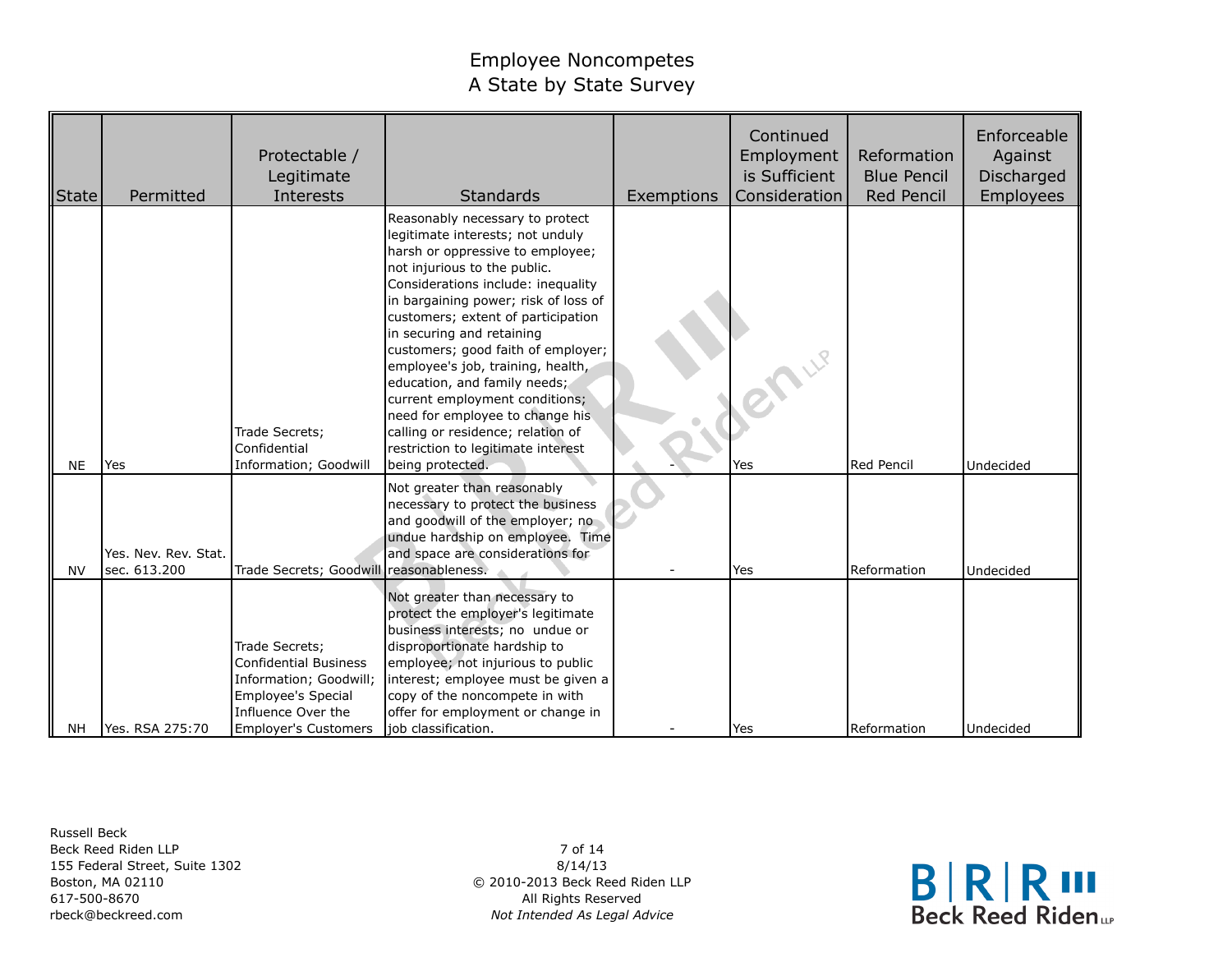| State     | Permitted                                                                                                         | Protectable /<br>Legitimate<br>Interests                                                                                                                                                                    | <b>Standards</b>                                                                                                                                                                      | Exemptions                             | Continued<br>Employment<br>is Sufficient<br>Consideration | Reformation<br><b>Blue Pencil</b><br><b>Red Pencil</b> | Enforceable<br>Against<br>Discharged<br>Employees |
|-----------|-------------------------------------------------------------------------------------------------------------------|-------------------------------------------------------------------------------------------------------------------------------------------------------------------------------------------------------------|---------------------------------------------------------------------------------------------------------------------------------------------------------------------------------------|----------------------------------------|-----------------------------------------------------------|--------------------------------------------------------|---------------------------------------------------|
| NJ        | Yes                                                                                                               | Trade Secrets;<br><b>Confidential Business</b><br>Information; Goodwill<br>in Existing Customers;<br>Preventing Employee<br>from Working with<br>Customer at Lower<br>Cost than Working<br>through Employer | Protects a legitimate business<br>interest; not undue burden on<br>employee; not injurious to the<br>public; not overbroad in time,<br>space, and scope.                              | In-House<br>Counsel;<br>Psychologists. | Yes                                                       | Reformation                                            | Yes                                               |
| <b>NM</b> | <b>Yes</b>                                                                                                        | Limitation of<br>stifle competition);<br>Customer Relationships employer.                                                                                                                                   | Maintaining Workforce; Reasonable as applied to the<br>employer, employee, and public;<br>Competition (but not to not great hardship to employee in<br>exchange for small benefits to |                                        | Yes, likely                                               | Undecided                                              | Undecided                                         |
| <b>NY</b> | Yes                                                                                                               | Trade Secrets;<br>Confidential<br>Information; Goodwill;<br>On-Air Persona of<br>Broadcasters;<br>Employee's Unique or<br><b>Extraordinary Services</b>                                                     | Necessary to protect legitimate<br>business interest; reasonable in<br>time and space; not harmful to<br>general public; not unreasonably<br>burdensome to the employee.              |                                        | Yes                                                       | Reformation                                            | Yes, with<br>exceptions.                          |
| <b>NC</b> | Yes. N.C. Gen. Stat.<br>sec. 75-4; 21 N.C.<br>Admin. Code sec.<br>29.0502(e)(5)<br>(limitations on<br>locksmiths) | Trade Secrets;<br><b>Confidential Business</b><br>Information; Goodwill                                                                                                                                     | In writing; part of an employment<br>contract; reasonably necessary to<br>protect legitimate business<br>interest; reasonable in time and<br>space; not against public policy.        |                                        | l No                                                      | <b>Blue Pencil</b>                                     | Yes, likely.                                      |
| <b>ND</b> | No. N.D. Cent.<br>Code sec. 9-08-06                                                                               |                                                                                                                                                                                                             |                                                                                                                                                                                       |                                        |                                                           |                                                        |                                                   |

Russell Beck Beck Reed Riden LLP 155 Federal Street, Suite 1302 Boston, MA 02110 617-500-8670 rbeck@beckreed.com

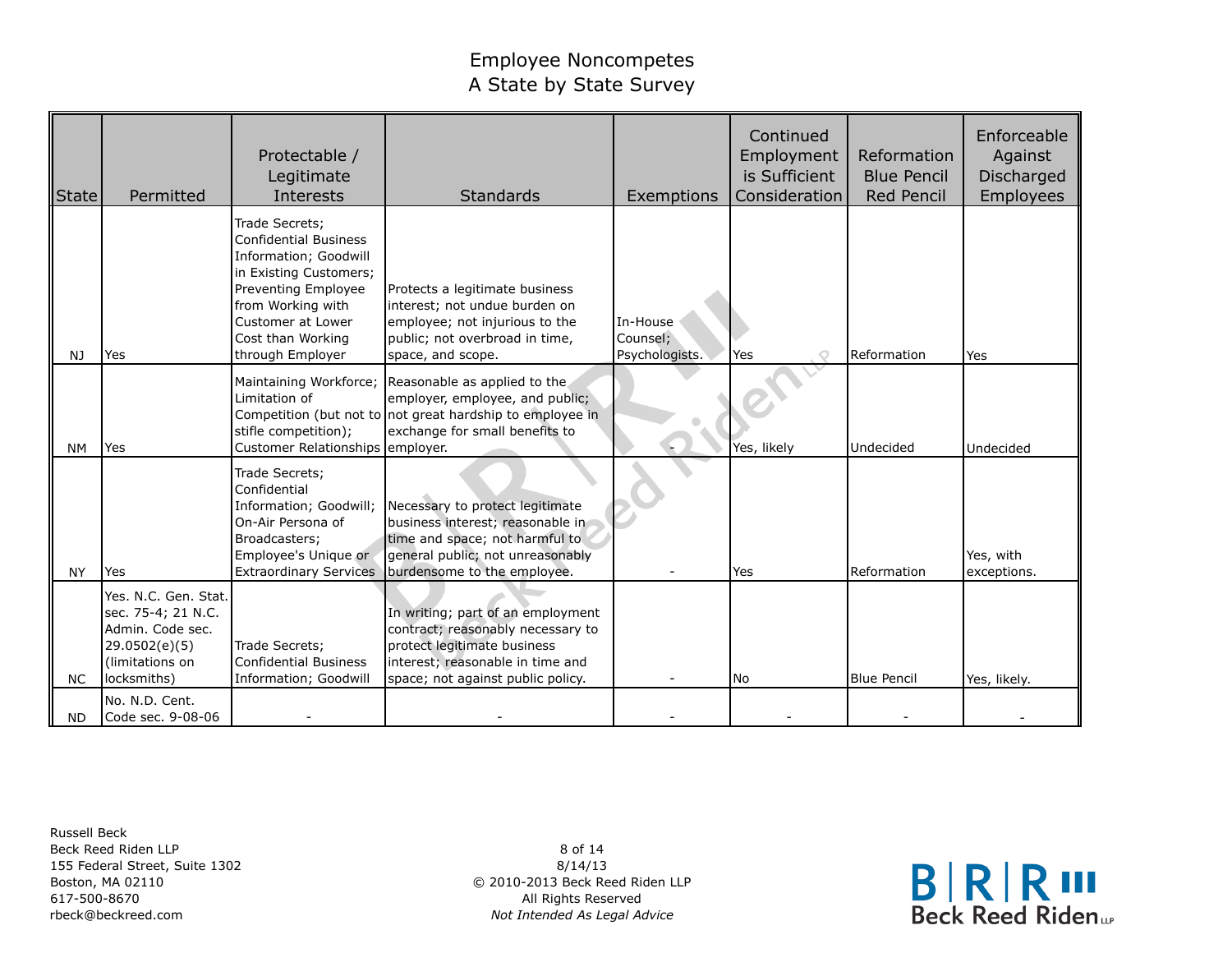| State | Permitted                          | Protectable /<br>Legitimate<br>Interests                                                                                                                             | <b>Standards</b>                                                                                                                                                                                                                                                                                                                                                                                                                                                                                                                                                                                                                                                                                                                                                                                                        | Exemptions | Continued<br>Employment<br>is Sufficient<br>Consideration | Reformation<br><b>Blue Pencil</b><br>Red Pencil | Enforceable<br>Against<br>Discharged<br>Employees |
|-------|------------------------------------|----------------------------------------------------------------------------------------------------------------------------------------------------------------------|-------------------------------------------------------------------------------------------------------------------------------------------------------------------------------------------------------------------------------------------------------------------------------------------------------------------------------------------------------------------------------------------------------------------------------------------------------------------------------------------------------------------------------------------------------------------------------------------------------------------------------------------------------------------------------------------------------------------------------------------------------------------------------------------------------------------------|------------|-----------------------------------------------------------|-------------------------------------------------|---------------------------------------------------|
| OH    | <b>I</b> Yes<br>No. Okla Stat. ti. | Trade Secrets;<br>Confidential<br>Information; Customer<br>Relationships;<br>Prevention of the Use<br>of Proprietary<br>Customer Information<br>to Solicit Customers | Not greater than necessary to<br>protect the employer's legitimate<br>business interests; no undue<br>hardship to employee; not injurious<br>to public interest. Considerations:<br>absence or presence of limitations<br>as to time and space; whether<br>employee is sole contact with<br>customer; employee's possession of<br>trade secrets or confidential<br>information; purpose of restriction<br>(elimination of unfair competition<br>vs. ordinary competition and<br>whether seeks to stifle employee's<br>inherent skill and experience);<br>proportionality of benefit to<br>employer as compared to the<br>detriment to the employee; other<br>means of support for employee;<br>when employee's talent was<br>developed; whether forbidden<br>employment is merely incidental to<br>the main employment. |            | lYes                                                      | Reformation                                     | <b>Yes</b>                                        |
| 0K    | 15, sec. 219A                      |                                                                                                                                                                      |                                                                                                                                                                                                                                                                                                                                                                                                                                                                                                                                                                                                                                                                                                                                                                                                                         |            |                                                           |                                                 |                                                   |
|       |                                    |                                                                                                                                                                      |                                                                                                                                                                                                                                                                                                                                                                                                                                                                                                                                                                                                                                                                                                                                                                                                                         |            |                                                           |                                                 |                                                   |

Russell Beck Beck Reed Riden LLP 155 Federal Street, Suite 1302 Boston, MA 02110 617-500-8670 rbeck@beckreed.com

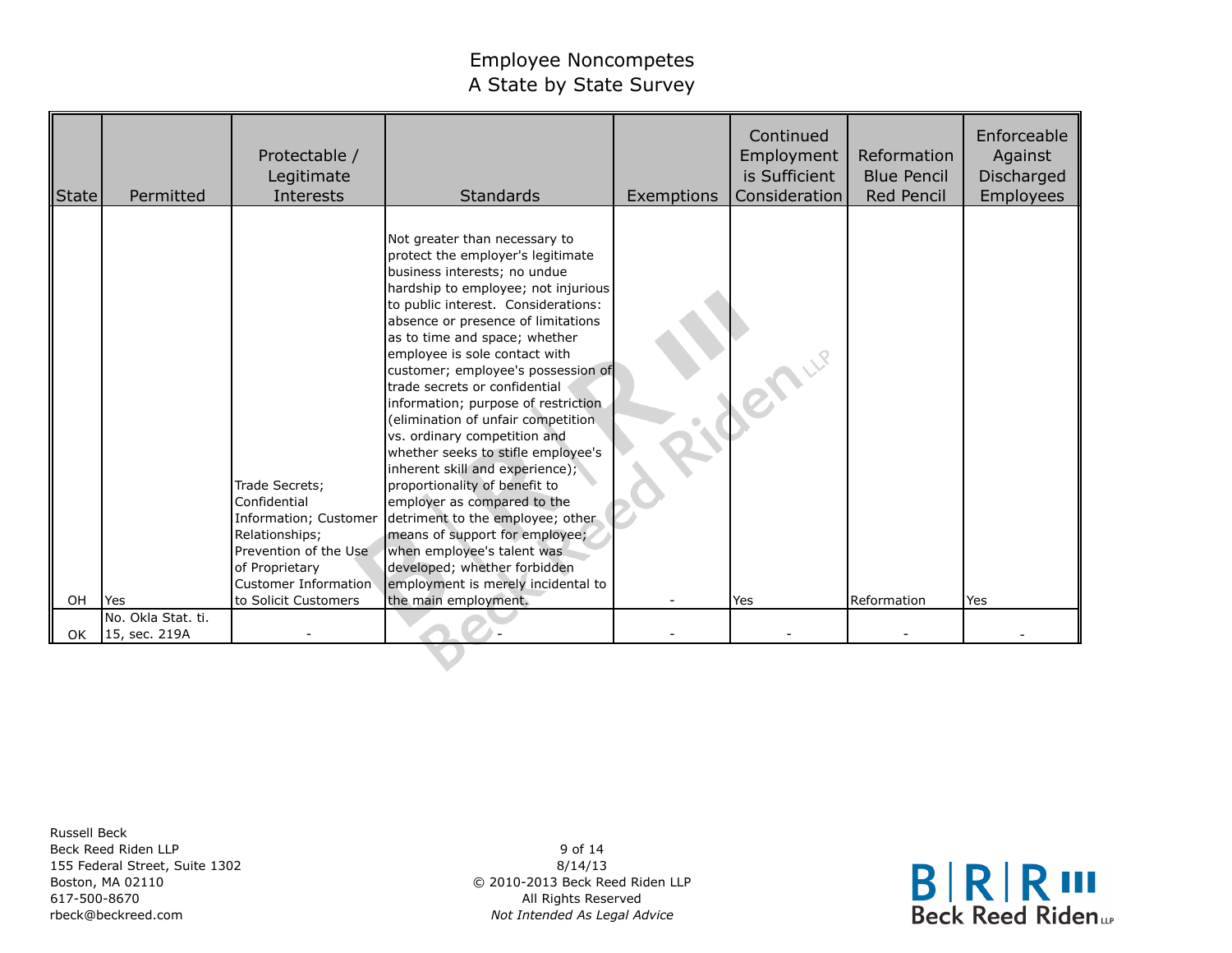| State     | Permitted                           | Protectable /<br>Legitimate<br>Interests                                                                                                                                | Standards                                                                                                                                                                                                                                                                                                                                                                                                               | Exemptions | Continued<br>Employment<br>is Sufficient<br>Consideration | Reformation<br><b>Blue Pencil</b><br><b>Red Pencil</b>                                                                | Enforceable<br>Against<br>Discharged<br>Employees |
|-----------|-------------------------------------|-------------------------------------------------------------------------------------------------------------------------------------------------------------------------|-------------------------------------------------------------------------------------------------------------------------------------------------------------------------------------------------------------------------------------------------------------------------------------------------------------------------------------------------------------------------------------------------------------------------|------------|-----------------------------------------------------------|-----------------------------------------------------------------------------------------------------------------------|---------------------------------------------------|
| <b>OR</b> | Yes. Or. Rev. Stat.<br>sec. 653.295 | Trade Secrets;<br><b>Confidential Business</b><br>or Professional<br>Information;<br>Investment in Certain<br>On-Air Broadcasters;<br>Customer Contacts and<br>Goodwill | Noncompete provided at least two<br>weeks before employment or with<br>bona fide advancement; employee<br>meets minimum compensation<br>threshold; no longer than two<br>years; restricted in time or space;<br>application of restriction should<br>afford only a fair protection of the<br>employer's interests; must not<br>interfere with public interest.<br>[Qualifying garden leave clauses<br>are enforceable.] |            | No.                                                       | Reformation                                                                                                           | Undecided                                         |
| PA        | Yes                                 | Trade Secrets;<br>Confidential<br>Information; Goodwill;<br>Investment in<br>Specialized Training;<br>Unique or Extraordinary<br><b>Skills</b>                          | Ancillary to employment relation or<br>other transaction; reasonably<br>necessary to protect the employer's<br>legitimate interests; reasonable in<br>time and space.                                                                                                                                                                                                                                                   |            | l No                                                      | Reformation                                                                                                           | Yes, but it's a<br>factor to be<br>considered.    |
| RI        | Yes                                 | Trade Secrets;<br>Confidential<br>Information; Customer<br>Lists; Goodwill; Special<br>Training or Skills                                                               | Reasonable in light of protectable<br>interests.                                                                                                                                                                                                                                                                                                                                                                        |            | Undecided                                                 | Blue Pencil, but<br>may allow<br>Reformation                                                                          | Undecided                                         |
| SC        | lYes                                | <b>Business and Customer</b><br>Contacts; Existing<br>Employees; Existing<br>Payroll Deduction<br>Accounts.                                                             | Necessary to protect legitimate<br>business interest; reasonably<br>limited in time and space; not<br>unduly harsh and oppressive to<br>employee's efforts to earn a living;<br>reasonable from standpoint of<br>public policy.                                                                                                                                                                                         |            | l No                                                      | Red Pencil, likely.<br>(SC S.Ct rejected<br>blue pencil<br>doctrine by<br>name, but case<br>involved<br>reformation.) | Undecided                                         |

Russell Beck Beck Reed Riden LLP 155 Federal Street, Suite 1302 Boston, MA 02110 617-500-8670 rbeck@beckreed.com

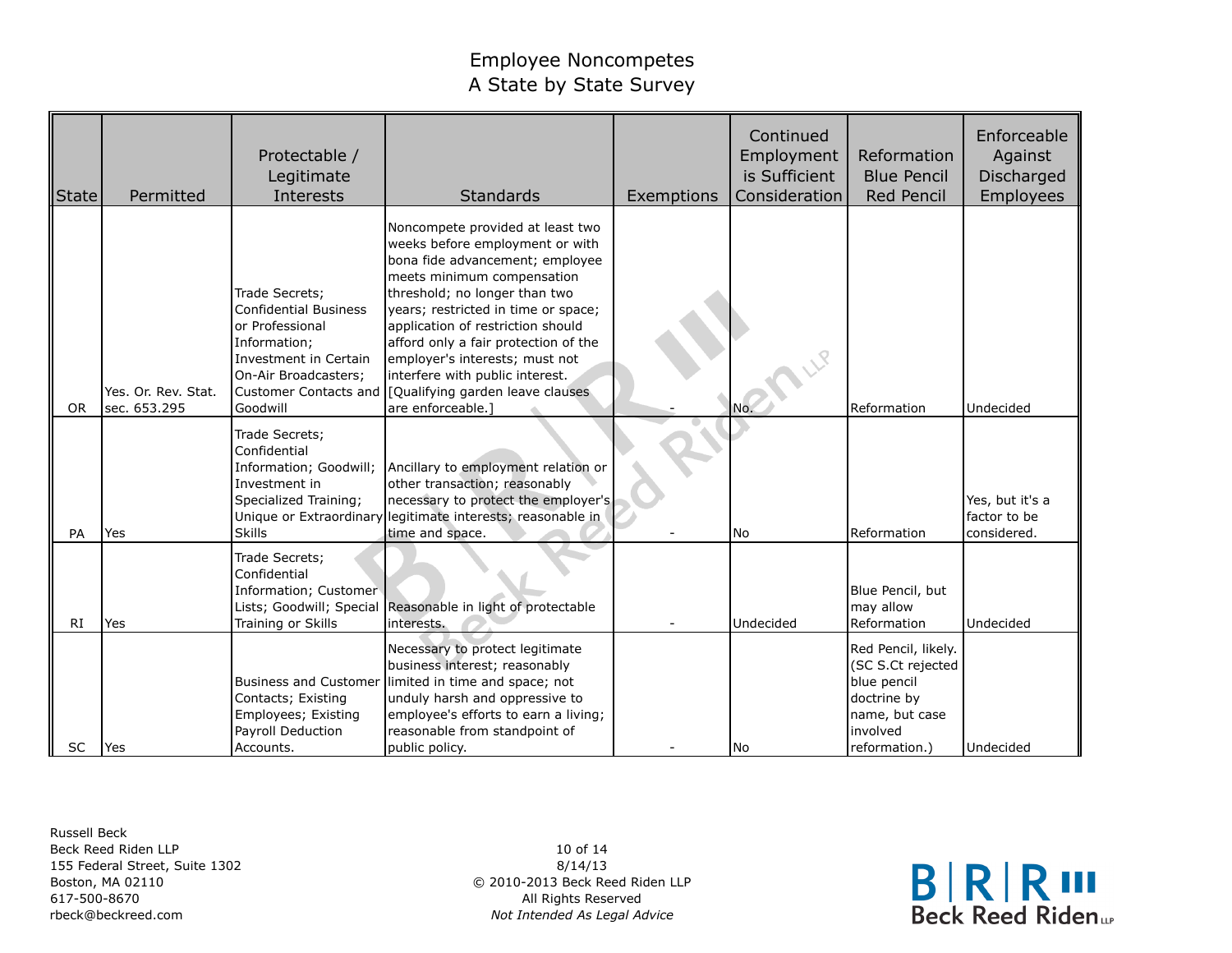| <b>State</b> | Permitted                                           | Protectable /<br>Legitimate<br>Interests                                                                                                                               | Standards                                                                                                                                                                                                                                                                                                                                                                                                                                                                                                                                                                                                                                         | Exemptions                                  | Continued<br>Employment<br>is Sufficient<br>Consideration             | Reformation<br><b>Blue Pencil</b><br><b>Red Pencil</b> | Enforceable<br>Against<br>Discharged<br>Employees |
|--------------|-----------------------------------------------------|------------------------------------------------------------------------------------------------------------------------------------------------------------------------|---------------------------------------------------------------------------------------------------------------------------------------------------------------------------------------------------------------------------------------------------------------------------------------------------------------------------------------------------------------------------------------------------------------------------------------------------------------------------------------------------------------------------------------------------------------------------------------------------------------------------------------------------|---------------------------------------------|-----------------------------------------------------------------------|--------------------------------------------------------|---------------------------------------------------|
| SD           | Yes. S.D. Codified<br>Laws sec. 53-9-8,<br>et seq.  | Trade Secrets;<br>Protection from Unfair<br>Competition; Existing<br>Customers                                                                                         | Restriction is in the same business<br>or profession as that carried on by<br>employer and does not exceed two<br>years and in a specified geographic<br>area; reasonableness in time,<br>space, and scope is a factor only in<br>certain circumstances.                                                                                                                                                                                                                                                                                                                                                                                          |                                             | Yes                                                                   | Reformation,<br>likely.                                | Yes, but it's a<br>factor to be<br>considered.    |
| ΤN           | Yes                                                 | Trade Secrets;<br>Confidential<br>Information; Retention<br>of Existing Customers;<br>Investment in Training<br>or Enhancing the<br>Employee's Skill and<br>Experience | Restriction must be reasonable in<br>time and space and necessary to<br>protect legitimate interest; public<br>interest no adversely affected; no<br>undue hardship to the employee.                                                                                                                                                                                                                                                                                                                                                                                                                                                              | Physicians (in<br>certain<br>circumstances) | Yes (if<br>employment<br>continued for<br>appreciably long<br>period) | Reformation                                            | Undecided                                         |
| TX           | Yes. Tex. Bus. &<br>Com. Code secs.<br>15.50 - . 52 | Trade Secrets;<br>Confidential or<br>Proprietary<br>Information; Goodwill;<br>Special Training or<br>Knowledge Acquired<br>During Employment;                          | Ancillary to an otherwise<br>enforceable agreement; reasonable<br>in time, space, and scope; does not<br>impose a greater restraint than<br>necessary to protect legitimate<br>business interest. *In December<br>2011, the Texas Supreme Court<br>withdrew its June 2011 landmark<br>decision, but still eliminated the<br>requirement that the consideration<br>given by the employer in exchange<br>for the noncompete must give rise<br>to the interest protected by the<br>noncompete, and held that the<br>consideration for the noncompete<br>agreement must be reasonably<br>related to the company's interest<br>sought to be protected. | Physicians (in<br>certain<br>circumstances) | No                                                                    | Reformation<br>(mandatory)                             | Yes                                               |

Russell Beck Beck Reed Riden LLP 155 Federal Street, Suite 1302 Boston, MA 02110 617-500-8670 rbeck@beckreed.com

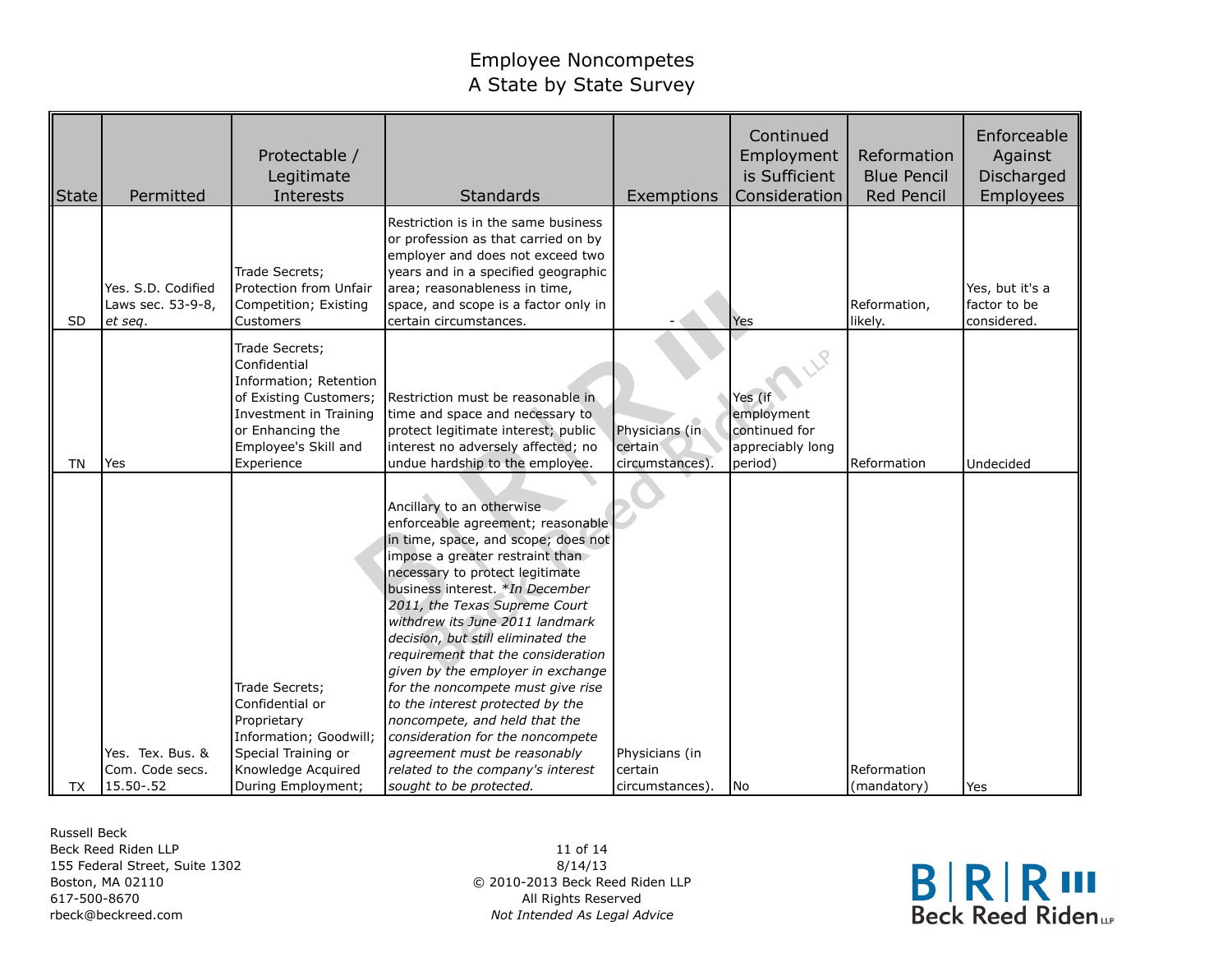| State     | Permitted  | Protectable /<br>Legitimate<br>Interests                                                                                              | <b>Standards</b>                                                                                                                                                                                                                                                          | Exemptions                                              | Continued<br>Employment<br>is Sufficient<br>Consideration | Reformation<br><b>Blue Pencil</b><br>Red Pencil | Enforceable<br>Against<br>Discharged<br>Employees |
|-----------|------------|---------------------------------------------------------------------------------------------------------------------------------------|---------------------------------------------------------------------------------------------------------------------------------------------------------------------------------------------------------------------------------------------------------------------------|---------------------------------------------------------|-----------------------------------------------------------|-------------------------------------------------|---------------------------------------------------|
| UT        | <b>Yes</b> | Trade Secrets;<br>Goodwill; Extraordinary<br>Investment in Training<br>or Education                                                   | No bad faith in the negotiations;<br>necessary to protect legitimate<br>business interest; reasonable in<br>time, space, and scope;<br>consideration of hardship.                                                                                                         |                                                         | Yes                                                       | Undecided                                       | Yes                                               |
| VT        | Yes        | Proprietary Confidential<br>Information; Goodwill;<br>Relationships with<br>Customers;<br>Investments in Special<br>Training          | Necessary to protect legitimate<br>business interest; not unnecessarily<br>restrictive to employee; limited in<br>time, space, and/or industry; not<br>contrary to public policy.                                                                                         | Beauticians and<br>Cosmetologists<br>(by their school)  | Yes                                                       | Undecided                                       | Yes, but it's a<br>factor to be<br>considered.    |
| <b>VA</b> | Yes        | Trade Secrets;<br>Confidential<br>Information:<br>Knowledge of Methods<br>of Operation;<br>Protection from<br>Detrimental<br>Contacts | No broader than necessary to<br>protect the employer's legitimate<br>business interest; reasonable in<br>time, space, and scope; not unduly<br>harsh in curtailing employee's<br>Competition; Customer ability to earn a living; reasonable<br>in terms of public policy. |                                                         | Yes                                                       | Red Pencil                                      | Yes                                               |
| <b>WA</b> | <b>Yes</b> | Customer Information<br>and Contacts; Goodwill benefit to employer.                                                                   | Restriction is necessary to protect<br>employer's business or goodwill;<br>restriction is no greater than<br>reasonably necessary to secure<br>employer's business or goodwill;<br>reasonable in time and space;<br>injury to public does not outweigh                    | <b>Broadcasters</b><br>(under certain<br>circumstances) | No.                                                       | Reformation                                     | Yes, likely.                                      |

Russell Beck Beck Reed Riden LLP 155 Federal Street, Suite 1302 Boston, MA 02110 617-500-8670 rbeck@beckreed.com

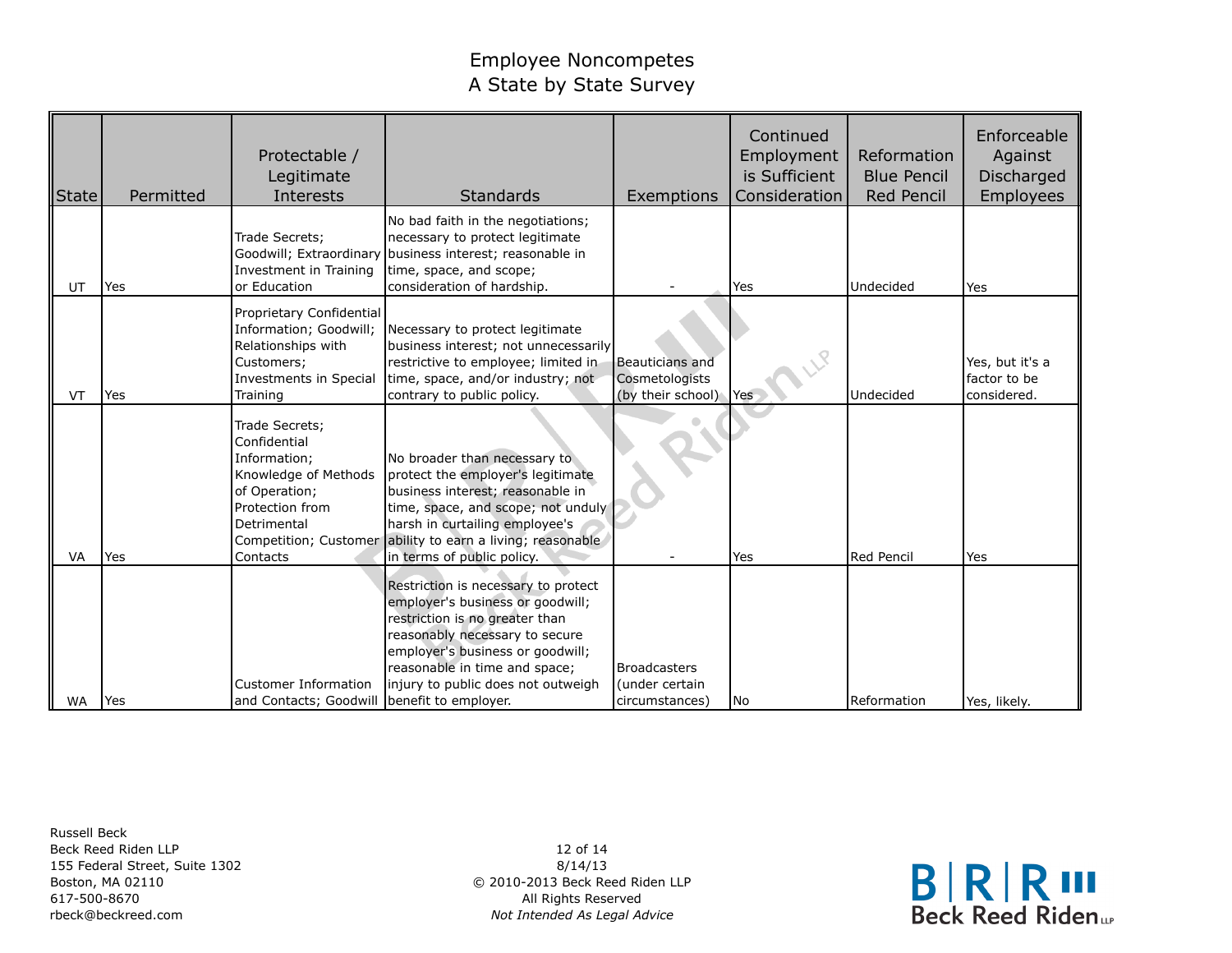| State     | Permitted                            | Protectable /<br>Legitimate<br>Interests                                                                                                              | <b>Standards</b>                                                                                                                                                                                                                                                                                            | Exemptions | Continued<br>Employment<br>is Sufficient<br>Consideration | Reformation<br><b>Blue Pencil</b><br><b>Red Pencil</b>                                                                                                                                        | Enforceable<br>Against<br>Discharged<br>Employees |
|-----------|--------------------------------------|-------------------------------------------------------------------------------------------------------------------------------------------------------|-------------------------------------------------------------------------------------------------------------------------------------------------------------------------------------------------------------------------------------------------------------------------------------------------------------|------------|-----------------------------------------------------------|-----------------------------------------------------------------------------------------------------------------------------------------------------------------------------------------------|---------------------------------------------------|
| <b>WV</b> | Yes                                  | Trade Secrets;<br>Confidential or Unique<br>Information; Customer<br>Lists; Direct<br>Investment in<br>Employee's Skills;<br>Goodwill                 | Ancillary to a lawful contract; not<br>greater than reasonably necessary<br>to protect legitimate business<br>interest; reasonable in time and<br>space; no undue hardship on<br>employee; not injurious to public.                                                                                         |            | No, likely.                                               | Reformation                                                                                                                                                                                   | Undecided                                         |
| <b>WI</b> | Yes. Wis. Stat.<br>Ann. Sec. 103.465 | Trade Secrets;<br><b>Confidential Business</b><br>Information; Customer<br>Relationships.                                                             | Necessary to protect legitimate<br>business interest; reasonable in<br>time and space; not harsh or<br>oppressive to the employee; not<br>contrary to public policy.                                                                                                                                        |            | No, likely.                                               | All or nothing.<br>But, recent case<br>law may suggest<br>a judicial move<br>toward a more<br>tolerant<br>approach. See<br>Star Direct, Inc.<br>v. Dal Pra, 767<br>N.W.2d 898 (Wis.<br>2009). | Undecided                                         |
| <b>WY</b> | Yes.                                 | Trade Secrets;<br>Confidential<br>Information; Special<br>Influence of Employee<br>Over Customers to the<br><b>Extent Gained During</b><br>Employment | Restraint must be ancillary to<br>otherwise valid agreement and fair;<br>no greater than necessary to<br>protect legitimate business<br>interests; reasonable in time and<br>space; no undue hardship on<br>employee; employer's need<br>outweighs harm to employee and<br>public; not injurious to public. |            | l No                                                      | Reformation                                                                                                                                                                                   | Yes, likely.                                      |

Russell Beck Beck Reed Riden LLP 155 Federal Street, Suite 1302 Boston, MA 02110 617-500-8670 rbeck@beckreed.com